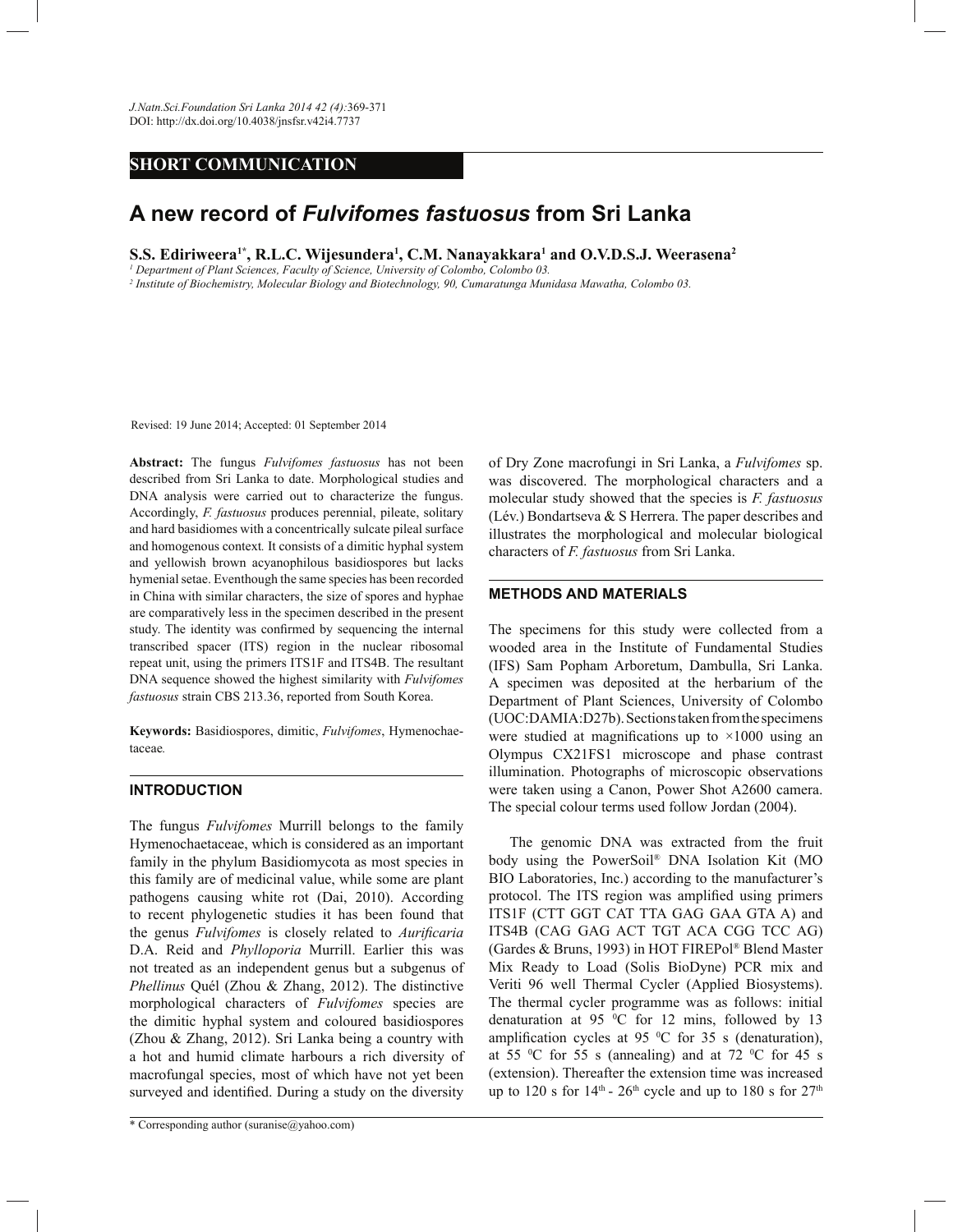- 35<sup>th</sup> cycle. The final extension was performed at 72 <sup>o</sup>C for 10 mins (Gardes & Bruns, 1993). The Amplified DNA was separated by electrophoresis in 1 % agarose gel and the excised fragments were purified using GFX<sup>TM</sup> PCR DNA and Gel Band Purification kit (GE Healthcare, UK) according to the manufacturer's instructions. The purified amplicons were bidirectionally sequenced using ITS1F or ITS4B primer, Big Dye Terminator v 3.1 cycle sequencing kit and 3500 DX Genetic Analyzer (Applied Biosystems) according to the manufacturer's instructions. The resultant sequences were analyzed and submitted to GenBank database (Genbank Accession No.: KJ206286). The sequence was searched over the GenBank database using BLAST at NCBI.

# **RESULTS**

The fungus *Fulvifomes fastuosus* was grown on angiosperm wood from the IFS Sam Popham Arboretum Dambulla, Sri Lanka. The morphological characters of the fungus was as follows;

Basidiome (Figure 1): The basidiome is perennial, pileate, broadly attached, solitary, woody hard and without odour when dry. The Pilei are applanate, projecting up to 15 cm, 13.5 cm wide and 2 cm thick at the base. Pileal surface is dark brown when dry, concentrically sulcate with wide zones and the pilei margin is velvety, obtuse and rust brown. The pore surface is umber brown; margin narrow (1 mm), chestnut-brown; pores circular, 8 – 9 per mm, context chestnut-brown, concolourous with tubes, woody hard and up to  $1 - 2$  mm thick. Tubes are paler than pores, woody hard, up to 1.5 cm long, tube layers distinct, annual layer  $1 - 2$  mm in thickness.

Hyphal structure: The hyphal system is dimitic; generative hyphae simple, septate; tissues darkening in 5 % KOH.

Context: Generative hyphae are yellowish, thin walled, simple septate, negative in Melzer's reagent (IKI), acyanophilous (CB<sup>-</sup>),  $2.5 - 3.8 \mu m$  in diameter (n = 10/1); skeletal hyphae (Figure 2) dominant, brown, thick walled with wide lumen, unbranched, negative in Melzer's reagent, acyanophilous,  $3.8 - 5.0 \mu m$  in diameter (n =  $10/1$ ) (n = number of spores, hypae measured from given number of specimans).

Tubes: Generative hyphae are thin walled, simple, septate, negative in Melzer's reagent, acyanophilous,  $1.9 - 2.5$  µm in diameter (n = 10/1); skeletal hyphae (Figure 3) dominant, brown, thick walled with narrow



**Figure 1:** Basidiocarp of *Fulvifomes fastuosus* (holotype)



**Figure 2:** Skeletal hyphae from context (microscopic observation from holotype)